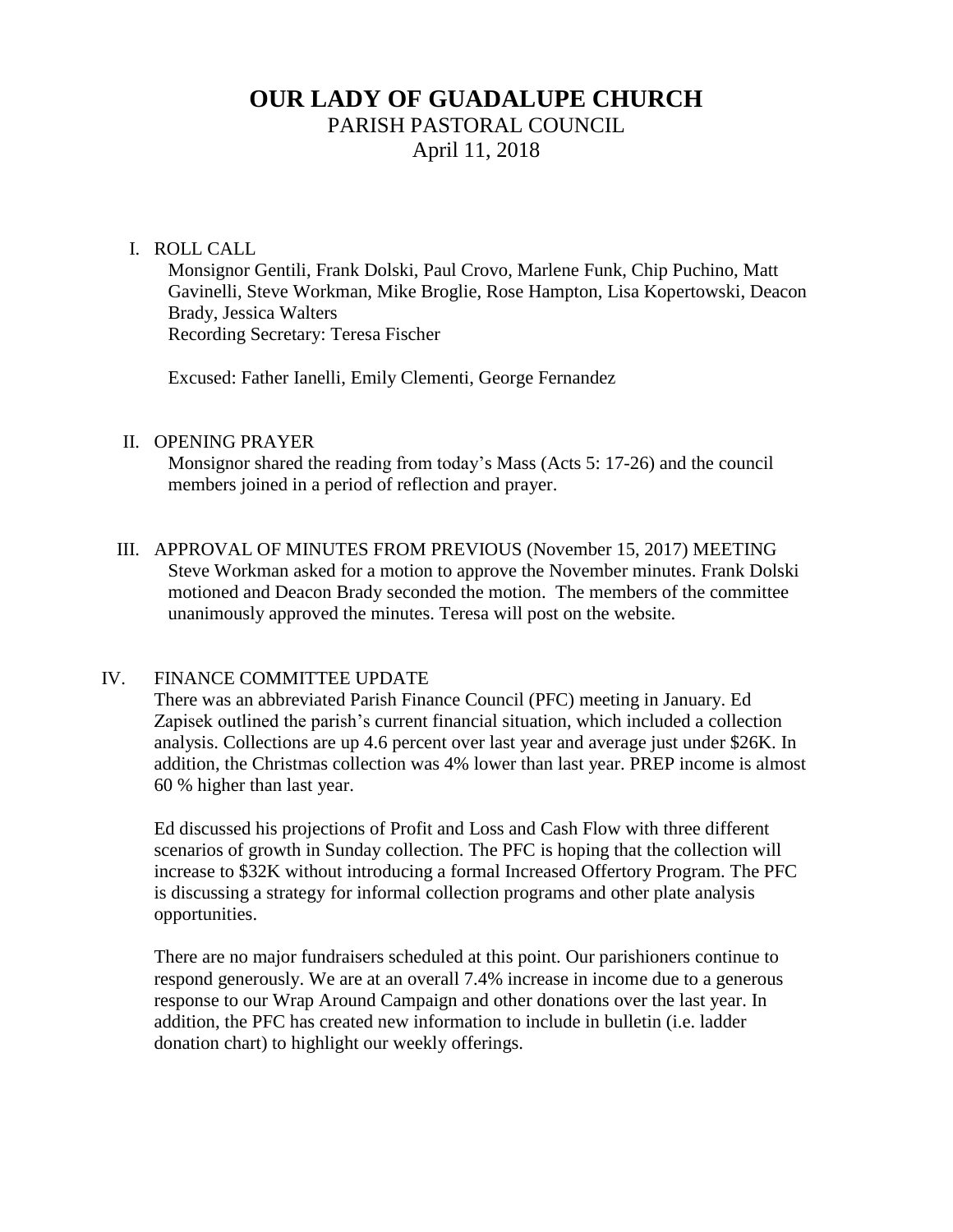# PLC CAMPAIGN AND OTHER UDPATES

The construction for the courtyard and the PLC punch list is on schedule with completion scheduled for the late summer.

#### EASTER WEEKEND RESULTS

Easter weekend results were excellent. Collections were up 15%.

#### V. YOUTH MINISTRY UPDATE

The Youth Group is doing well and numbers are steady – approximately 15 to 20 attendees each week. The Little Flowers is wonderful with eight little girls in the group. They will end the year with a mother/daughter tea

The current service project is collecting used books for Cops and Kids. Recent events include the Live Nativity, Christmas Pageant with  $6<sup>th</sup>$  grade PREP students, Churches and Cheesesteaks on Holy Thursday and Operation Resurrection where teens delivered lilies to families that had lost a loved one in the past year.

An Italian Festival was held this past week to celebrate Blessed Frassati. The parish also recently received the Blessed Frassati relic from Rome. The High School Steubenville Conference is still planned but with the snow this past winter (and changing last day of school date) there are less teens attending.

Upcoming events also include a new bible study for young women and Theology of the Body for high school and middle school boys. A Panera Bread fundraiser is scheduled for April 25.

# VI. RELIGIOUS EDUCATION/ADULT FAITH UPDATE

PREP is preparing for Confirmation, which includes 105 children. In addition, 118 children will receive their First Holy Communion. These sacrament numbers are high this year. PPC discussed ways to welcome these families during these sacraments.

This coming school year (2018-19), in keeping with the AOP policy, Confirmation will move to 8<sup>th</sup> grade. Jessica, Monsignor and Father Ianelli are currently creating the structure/format for this new policy and are exploring all options. OLG also wants to be consistent with OLMC where the children are confirmed in  $8<sup>th</sup>$  grade.

RCIA had 53 people in the program this year. Jessica complimented the hard work of Linda Gray and Charlie Wasserot who ran the teen RCIA track.

December 1, 2018 is the date for the Women's Advent Breakfast and organizers are expecting 200 attendees. The Ladies of OLG will be hosting a retreat this spring.

AFF is also hosting an Evening of Reflection on May 9 for staff and parish/ministry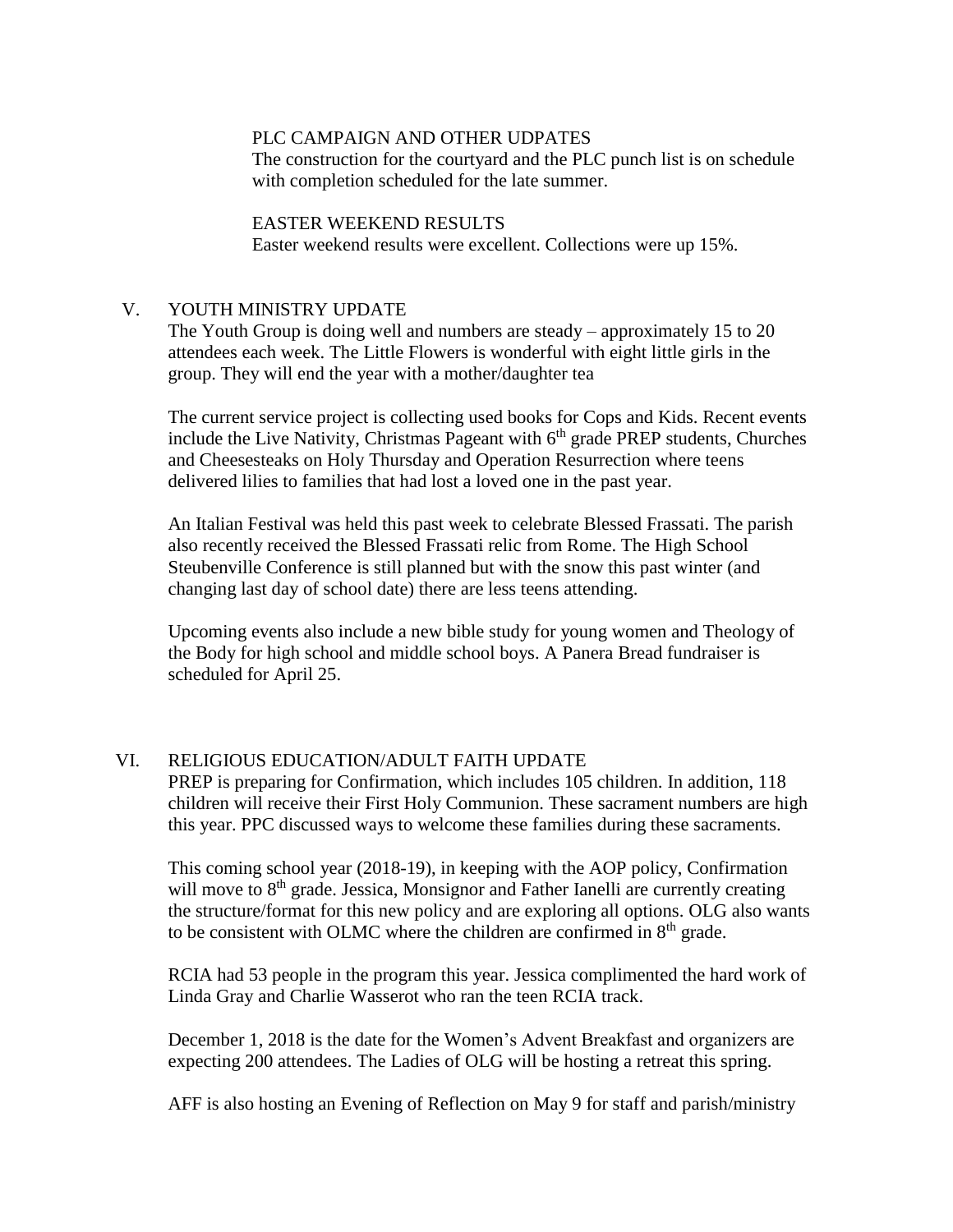leaders. A small group from OLG will be attending a results meeting for Disciplemaker Index on May 14.

OLG continues to focus on its outreach to the Hispanic families. A team of volunteers from the parish is working on a formalized program to assist with outreach. OLG wants to assist these families with their sacramental needs. Monsignor Gentili mentioned that the Archbishop has congratulated our parish for our work with the Hispanic community and we have his continued support.

The new Men's Prayer Group is going very well. About 25 members in the group with 10 to 15 attending on a given week.

# VII. EVANGELIZATION SUBCOMMITTEE UPDATES

o Organizational Review Subcommittee

This subcommittee is finalizing the SOPs for the PLC rental and proposing the new budget for all our ministries, services and committees. Bob Weikel is heading this committee and will be reviewing the budget. (We anticipate being able to rent the PLC in the fall after the courtyard is completed.)

#### o OUTREACH UPDATE

- Under New Leadership Deacon Brady is assuming leadership for the Evangelization Subcommittee. Invitations will be sent to prospective members of the committee.
- Nativity Trip REBUILT APRIL 15-17, 2018 There will be 10 attendees from OLG at the conference this weekend. The group will attend Sunday evening Mass and the conference on Monday and Tuesday.
- Tech Team Update

Website will be completed by the end of the month. Parish is still considering livestreaming but want to complete website first. Dan Kearns is a member of the parish and is comfortable with our schedule for livestreaming. OLG is waiting for Holy Spirit radio to upgrade their technical equipment before we begin collaboration but we hope to be working with them soon. New Wi-Fi was being installed at church, which will provide audio into the courtyard and TV/audio in the PLC. This will be useful when PLC is used for overflow at future Masses and events.

It was the consensus of the PPC that the Tech Team has completed its tasks and the PPC is grateful for what they have achieved. As the Evangelization Subcommittee starts meeting again regularly, they will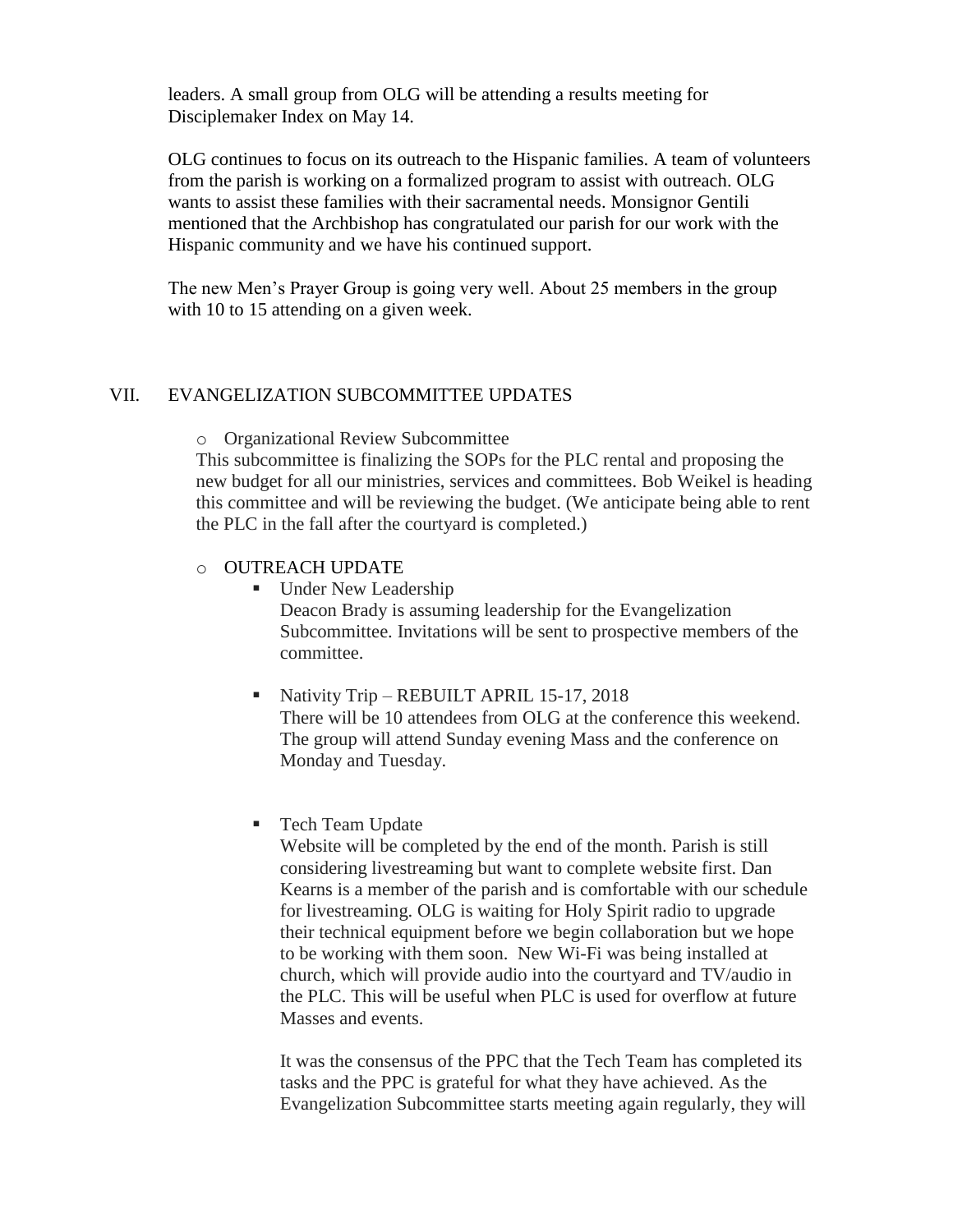provide future direction for technology initiatives.

VIII. "CELEBRATING GROWTH" MINISTRY WEEKEND The Ministry Fair was held on February 24/25. There were 34 new volunteers across 19 ministries. We highlighted our Educational and Evangelization ministries and committees. The next ministry fair will be June 9 and 10 highlighting our Liturgical ministries and committees.

#### IX. SOCIAL AFFAIRS COMMITTEE UPDATE

o Plans for 2018

The recently held St. Thomas Choir/Bucks County Choral Society concert was successful. The next event is a floral arranging demonstration on Thursday, June 14. On Friday, November 16, OLG will host a comedy night with Johnny Beehner; other proposed events are a dedication for the new parish courtyard, a babysitting event for December and a Santa Claus event.

#### X. LITURGY COMMITTEE UPDATE

The liturgies of Holy Week came together nicely thanks to the communication and members of the committee. This year for the first time, the statues and crosses in the church are being veiled with violet cloths  $(5<sup>th</sup>$  Sunday of Lent through Holy Saturday) thus signifying that Holy Week was approaching. The committee is still working on the singing of the antiphons at Sunday Masses. Upcoming liturgies include Confirmation, First Holy Communions, Solemnity of the Ascension of the Lord, May Procession and Pentecost. Monsignor commended the Liturgy Committee for the wonderful work they do that continues to improve each year in providing meaningful and spiritually uplifting liturgies.

# XI. OTHER COMMITTEE UPDATES

"Remain in my Love" is an AOP initiative focused on the appreciation of the Sacrament of Matrimony according to our Catholic faith and tradition. Our appropriate and healthy understanding of marriage and family is in a delicate and precarious situation in the context of our modern secular society. Each parish was asked to participate and offer positive programs (bible studies, small groups, workshops, etc.) to celebrate and promote marriage. Stay tuned as more information becomes available.

Matt Gavinelli is coordinating a tracker for the parish strategic plan, which will be discussed at next meeting.

The most recent PPC Elections were in 2016. Nominations and elections are planned for this summer and fall. There are six positions open.